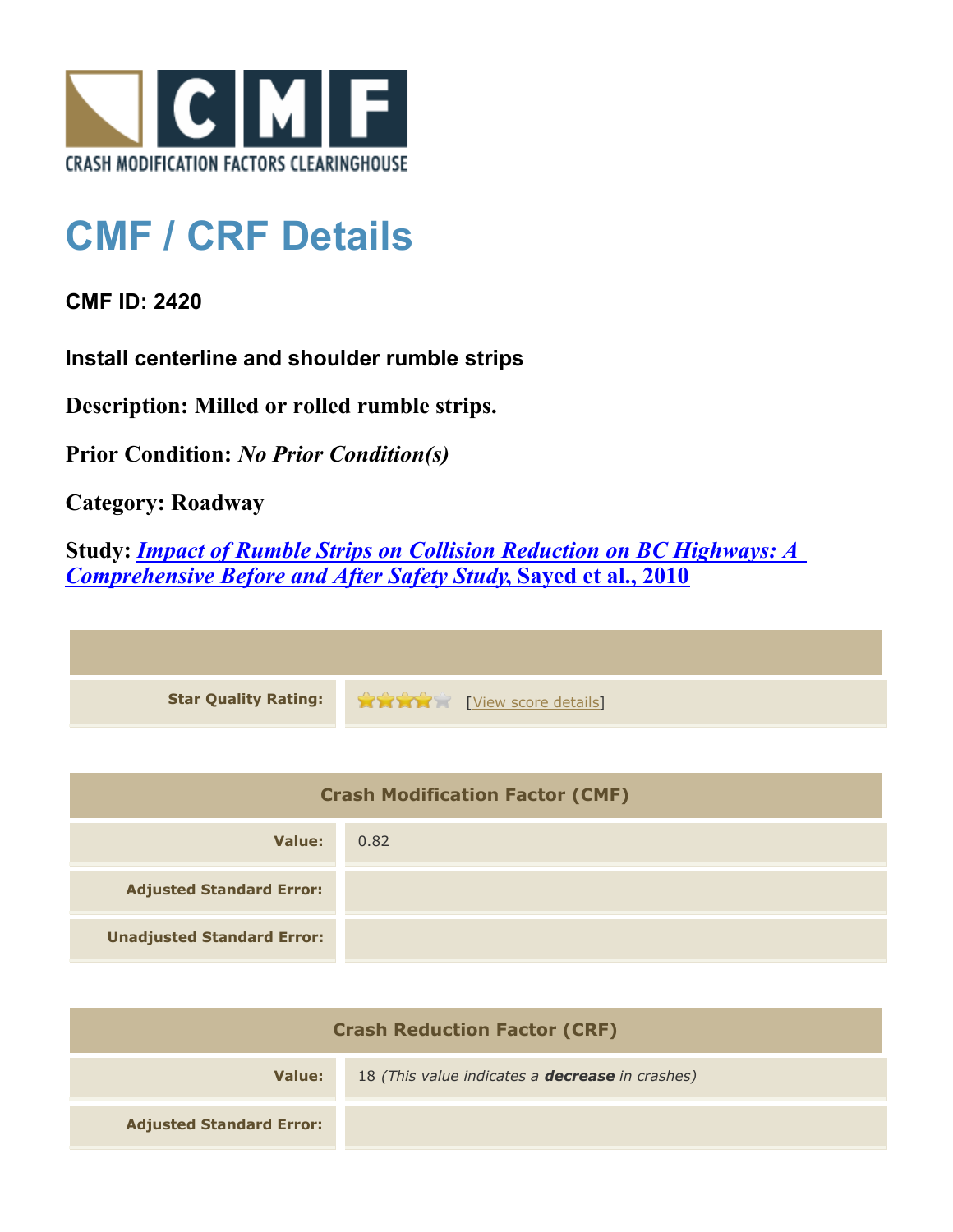| <b>Applicability</b>       |                               |
|----------------------------|-------------------------------|
| <b>Crash Type:</b>         | All                           |
| <b>Crash Severity:</b>     | K (fatal), A (serious injury) |
| <b>Roadway Types:</b>      | Principal Arterial Other      |
| <b>Number of Lanes:</b>    | $2$ to $4$                    |
| <b>Road Division Type:</b> | All                           |
| <b>Speed Limit:</b>        |                               |
| <b>Area Type:</b>          | Rural                         |
| <b>Traffic Volume:</b>     |                               |
| <b>Time of Day:</b>        | All                           |

## *If countermeasure is intersection-based*

| <b>Intersection Type:</b>         |  |
|-----------------------------------|--|
| <b>Intersection Geometry:</b>     |  |
| <b>Traffic Control:</b>           |  |
| <b>Major Road Traffic Volume:</b> |  |
| <b>Minor Road Traffic Volume:</b> |  |

| <b>Development Details</b>      |                         |
|---------------------------------|-------------------------|
| <b>Date Range of Data Used:</b> | 2000 to 2006            |
| <b>Municipality:</b>            | <b>British Columbia</b> |
| State:                          |                         |